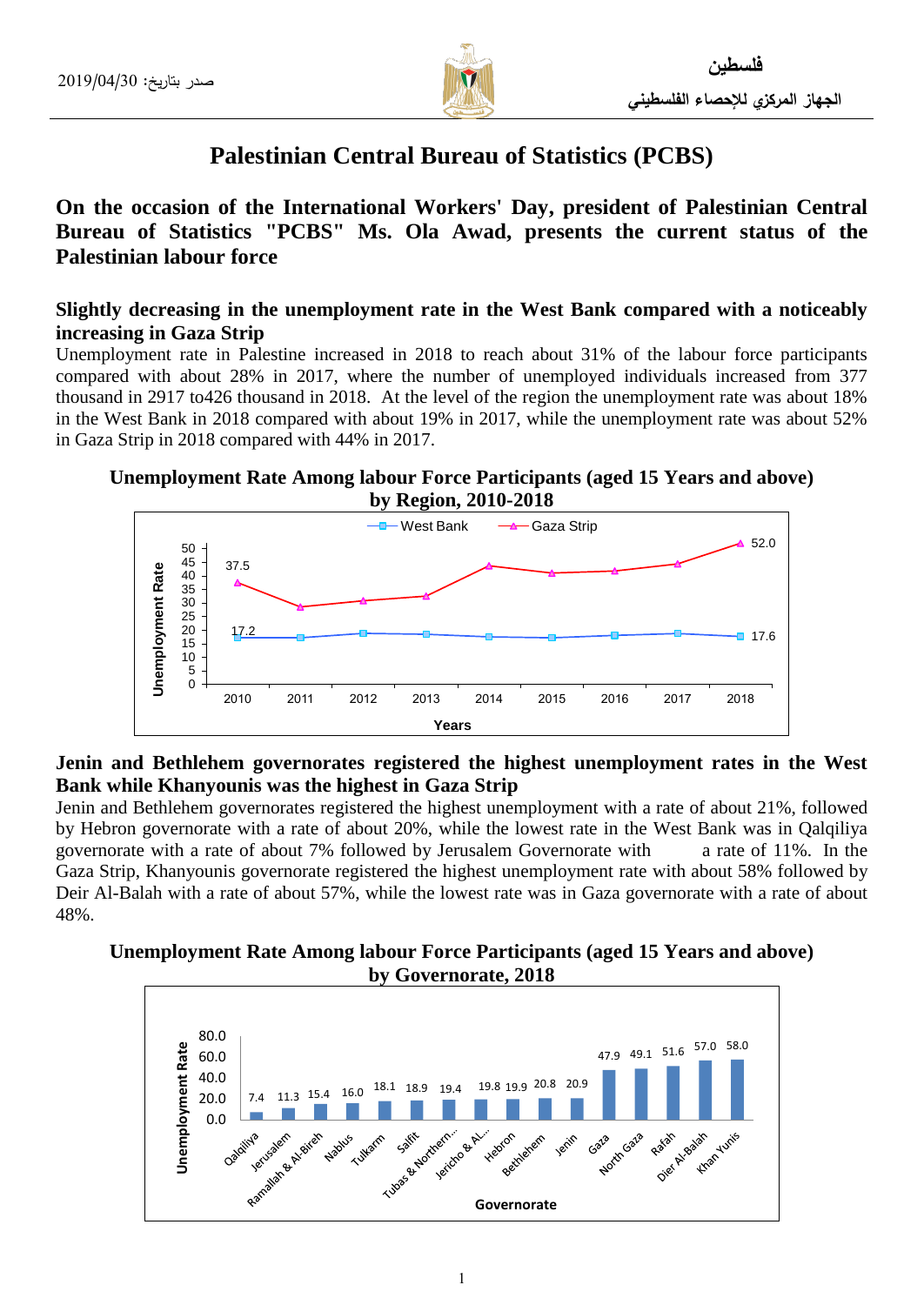

The highest Unemployment rate recorded among youth (19- 29 years) which reached about 44%; 27% in the West Bank and 69% in Gaza Strip, the youth graduates are the most subgroup suffering from unemployment with a rate of about 58%; 40% in the West Bank and 78% in Gaza Strip. As for specialization, the youth graduates who hold associate diploma certificate and above who specialized in "Education Science and Teacher Rehabilitation" recorded the highest unemployment rate of about 76% followed by the specialization of "Mass Media and Information" with a rate of about 69%, While the specialization of "Law" recorded the lowest unemployment rate with a rate of about 29%.

In addition, 35% of Individuals in the aged (15 years and above) with disabilities who are participants of labour force are unemployed.

#### **There are about one million employed, with the private sector is the main employer**

The number of employed Palestinians was 954 thousand; 573 thousand in the West Bank, 254 thousand in Gaza Strip, and 127 thousand in Israel and Israeli settlements. There are 665 thousand wage employees in Palestine, 353 thousand of them in the West Bank, 198 thousand in Gaza Strip, 93 thousand in Israel and 21 thousand in the Israeli settlements.

The number of wage employees in the private sector reached 350 thousand which is about 53% of wage employees, including 245 thousand in the West Bank and 105 thousand in Gaza Strip, compared with 30% employed in the public sector. About 17% of wage employees worked in Israel and Israeli Settlements, including about 24% of wage employees from the West Bank working in Israel and Israeli settlements.

## **Participation of men in the labour force is about four times higher than the participation of women**

The labour force participation rate for individuals aged 15 years and above was 46% in Palestine (72% for males and 21% for females). The same rate was for the West Bank with a rate of 46% (74% for males and 18% for females), compared to 47% in Gaza Strip (68% for males and 26% for females).



#### **Labour Force Participation Rate of Individuals (aged 15 years and above) by Sex, 2010-2018**

#### **One fourth of wage employees in the private sector work in technical and specialized occupations**

About 25% of wage employees work as professionals or technicians in Palestine; with a rate of 15% for males and 70% for females. In addition, 18% of wage employees in Palestine work in craft and related trade worker; reached 21% for males and 2% for females.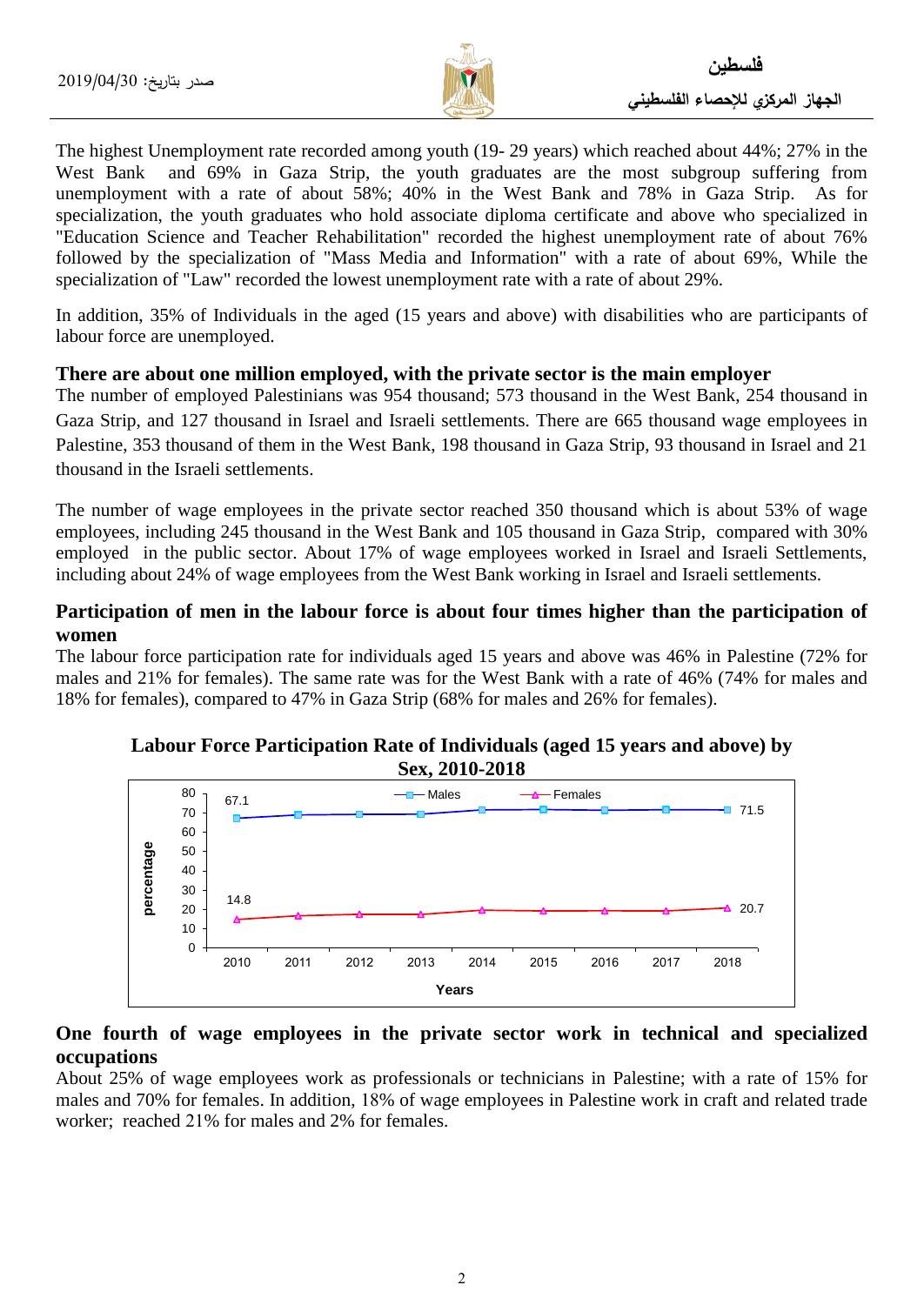

# **Low average of real wages in the private sector**

The average daily real wage (base year= 2010) in the private sector was about 70 NIS in Palestine; about 45 NIS in the Gaza Strip and about 93 NIS in the West Bank (wage employee in Israel and settlements are excluded).

Construction activity in the private sector recorded the highest average daily real wage of about 104 NIS in the West Bank and 42 NIS in the Gaza Strip, followed by the services activity with 103 NIS in the West Bank and 78 NIS in Gaza Strip. While the agriculture activity recorded the lowest average daily wage at 73 NIS in the West Bank and 21 NIS in Gaza Strip.



**Average Real Wage in NIS for Wage Employees in the Private Sector by region, 2010-2018**

# **About 33% of wage employees in the private sector receive less than the monthly minimum wage of (1,450 NIS) in Palestine.**

In the West Bank, about 13% of wage employees in the private sector received less than the minimum monthly wage with about 29,400 wage employees with an average wage of 1,076 NIS.

In Gaza Strip, the percentage of wage employees in the private sector who received less than the minimum monthly wage was 80% about 75,400 wage employees with an average wage of 671 NIS.

# **Percentage of Wage employees in the Private Sector Who Received Less than Minimum Monthly wage , 2013-2018**



The average actual weekly work hours for wage employees in Palestine was 42 hours; 40 hours for wage employees in the public sector, and 43 weekly hours for wage employees in the private sector.